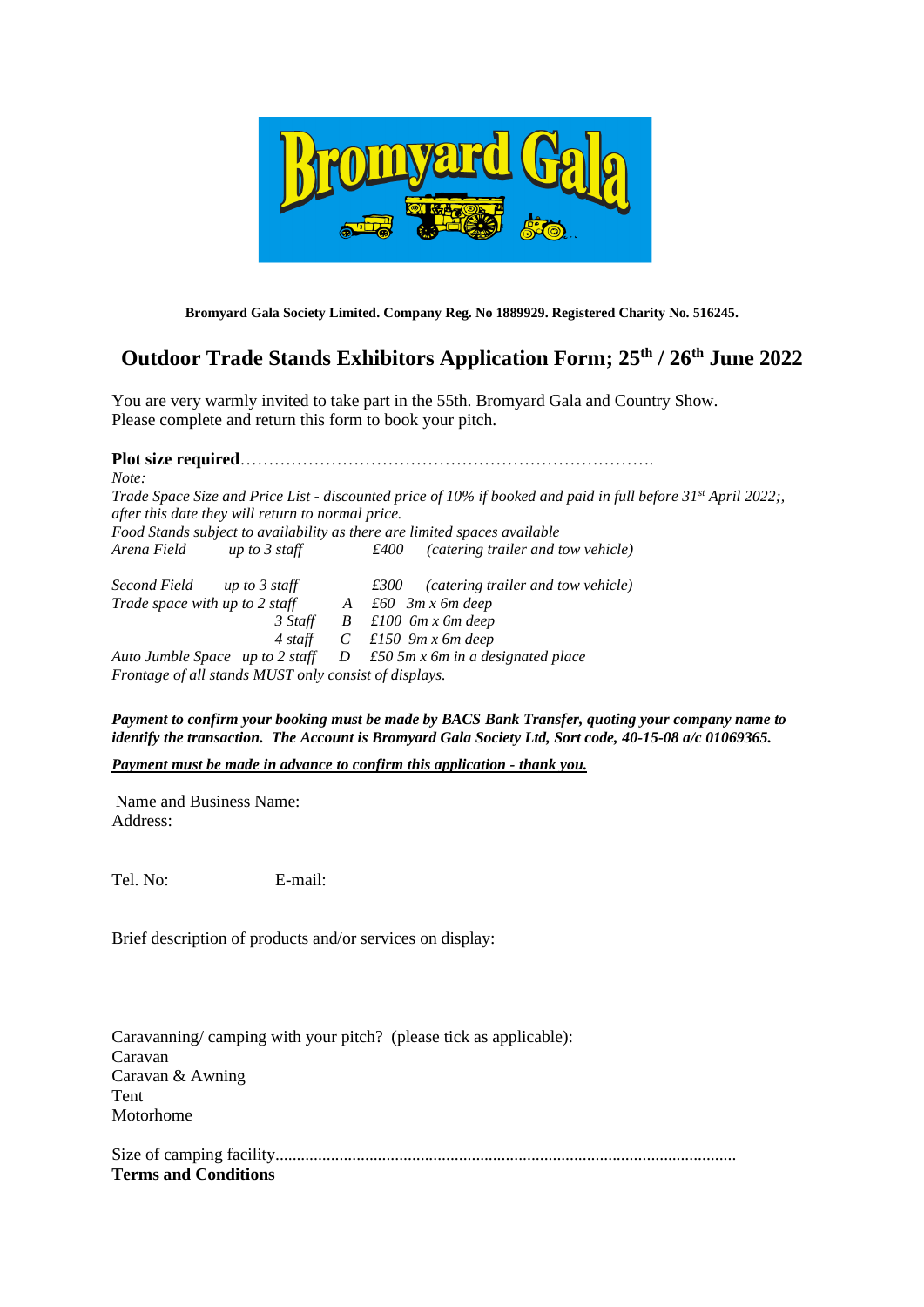# Payment

1 All applications must be made on the official form on or before the stated closing date. The exhibitor, or authorised representative, must sign the completed application form. Such signature will signify acceptance of these regulations. 2 Payment for all charges must accompany the application form, in accordance with the instructions thereon, prior to the event. Post-dated cheques will NOT be accepted.

3 Fees are charged in accordance with the rates given in the event information and are not subject to vat. Fees will be returned in full if the application is not accepted; if the Society cancels the show (but only if this occurs prior to the event) then a 15% administration fee shall be deducted from the fee. No other refunds will be considered.

4 The organisers reserve the right to refuse to accept any application without having to give their reasons, and their decision will be final.

5 No subletting of any site, or part site, is permitted.

#### Insurance

6 It is a condition of letting the stand and display space that the tenant shall have in place a Public Liability Insurance to cover all his or her activities for not less than £5 million in any one claim, and documentary evidence will be available at the show for inspection if required.

6A the exhibitor agrees e to produce the insurance and license documents to the Event Organizers or Safety Officer if requested. .I agree to produce, on request, an inspection certificate in accordance with the IEE Regulations for any electrical equipment (I.e. generators, wiring and appliances).

7 The exhibitor will have a full risk assessment in place, plus a Covid -19 risk assessment (see below) and available for inspection.

8 All property, stock, machinery on the showground is entirely at the risk of the trader

9 The organiser will take all practicable steps to ensure safe operation of the event.

10 If the exhibitor considers that the organiser has a liability for loss or damage to property or vehicles then representation must be made to the organiser before the exhibit vacates the site, or no such claim will be considered.

11 The exhibitor will be held responsible for the full restitution of any damage caused by the exhibitor's equipment taken onto the event site.

#### Sale

12 There will be NO sale of any refreshments, food or drink other than by written authority of the Gala - to be specified in description of products or services on display

13 There will be NO operation of any fairground style rides or games unless such rides hold current Engineer's Certificates of Inspection and the daily log books are available for inspection at the show.

14 There will be NO operation of any lottery, auction, mock auction or pic-a-pac chance games

15 There will be NO sale of any goods, substance or materials banned at law.

16 Traders are only permitted to sell such items as are specified on the booking form.

17 The use of a public address system is prohibited.

18 The allocation of sites shall be at the sole discretion of the organiser, but every endeavour will be made to allocate fair trading sites.

19 Boundaries of sites will be marked and numbered.

20 NO changes of position will be permitted unless authorised by the rally organiser/Steward.

21 NO trader will be permitted to place exhibits, displays, boards, tables or any item or structure so that any part projects beyond the limits of the allocated site in any direction (this includes guy ropes, pegs etc.). The use of public areas to solicit business is prohibited.

22 Traders must not obstruct any gangway or access way. Any vehicles not forming part of an exhibit, and contained within the plot must be removed from the show-ground and parked in an authorised location. All vehicle movements are prohibited between 10am and 5pm each day.

23 All trading and display stands must be fully built up by 9:00am on the opening day, and there will be no vehicle access after that time

23A The organisers are willing to offer wider stands to exhibitors who commit to ensuring the full width of the stand is taken up by product/service display.

23B ALL vehicles must be stored in designated areas out of sight of visitors, so that the full width of all stands will therefore be attractive and of interest to visitors.

23C Organisers do not promise exclusivity by product to any single trader, but if full display information is provided they will try to keep similar displays well separated.

## Location

24 No electricity is provided. Water is available on site, but not to individual plots.

25 Generators must be quiet, not cause a nuisance (including noise and fumes) to any party, and must have a current test certificate. All gas cylinders must be secured in an upright position. All appliances must be PAT tested and written confirmation must be available for inspection. All food traders must display relevant Hygiene Certificates and allergy information.